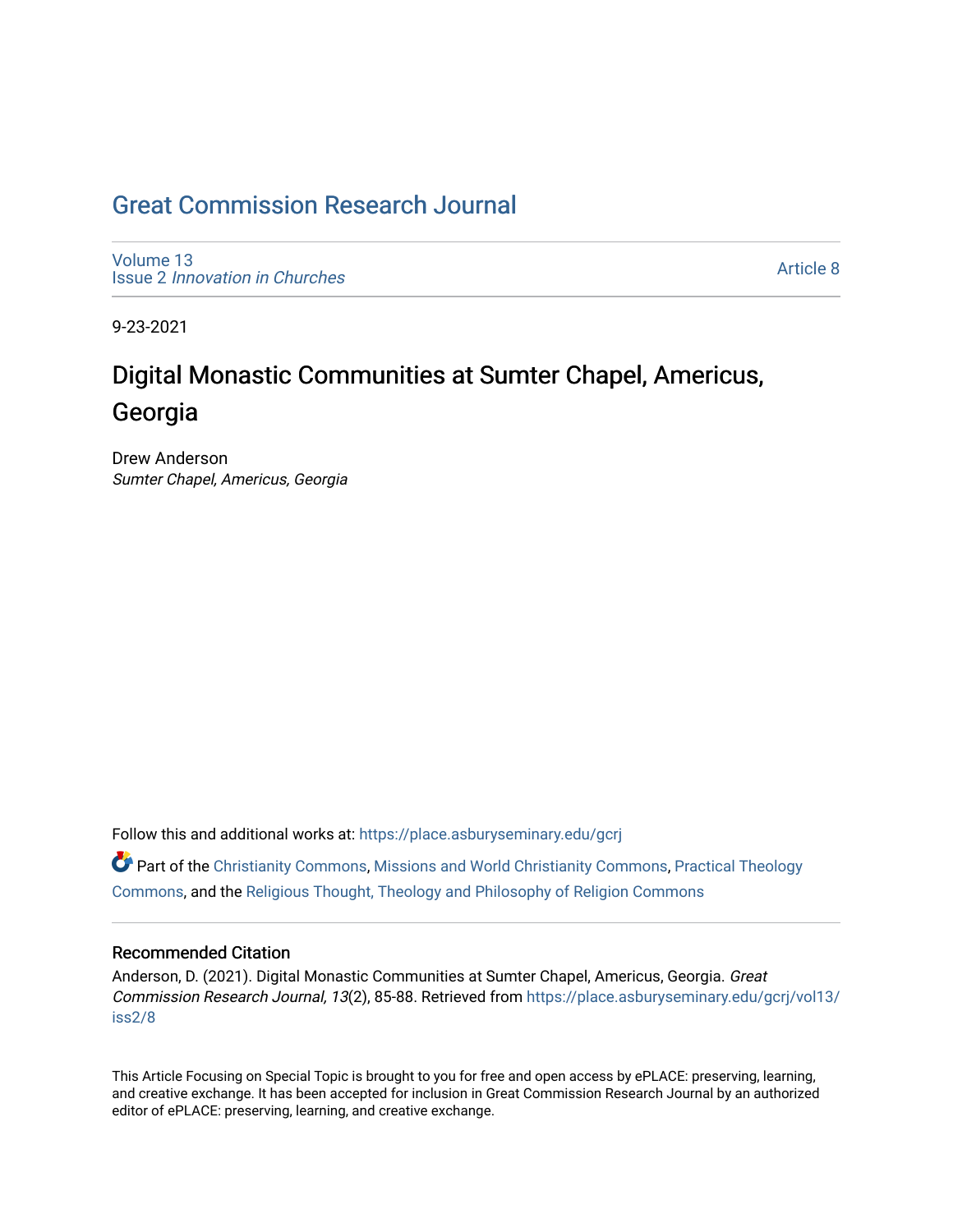# **Digital Monastic Communities at Sumter Chapel, Americus, Georgia**

*Drew Anderson*

In October 2019, we launched a new church, Sumter Chapel, here in Americus, a small town in South Georgia, with a core group of 30 people. Five months later, when we had grown to about 50, the pandemic hit our area. We had achieved all the numeric goals that were set and that could be expected of a new church in an area like ours. God had managed to gather people from different ethnicities, different socioeconomic classes, families and singles, old and young. But then we were suddenly scattered.

Before people could even truly connect.

Before the church had really even formed.

Before we even could get small groups and shared leadership in place.

So, we did what everyone else did – pivoted. But we knew our pivot would not look like many churches, mostly because, when we started out, we were already not a typical church model. We had inherited an older church building but rearranged it to be able to sit around tables for conversation on Sunday mornings. We responded at prayer stations, including the Lord's Table. We preferred simplicity in our gathering and authentic relationships over produced worship settings. Our pivot had to match that reality. And we had to use technology to do so because of the stay-at-home order.

We immediately started an Examen prayer time on Facebook Live. Between 15 and 30 people attended each night for about 30 minutes. I posed reflection questions and people responded by posting comments that I would read aloud. That grew into starting an Instagram Live version as well, led by someone else on our team. These times allowed people to reflect upon their day, their emotions, where God was in the midst of it all, and what they were looking toward on the following day. It was uniquely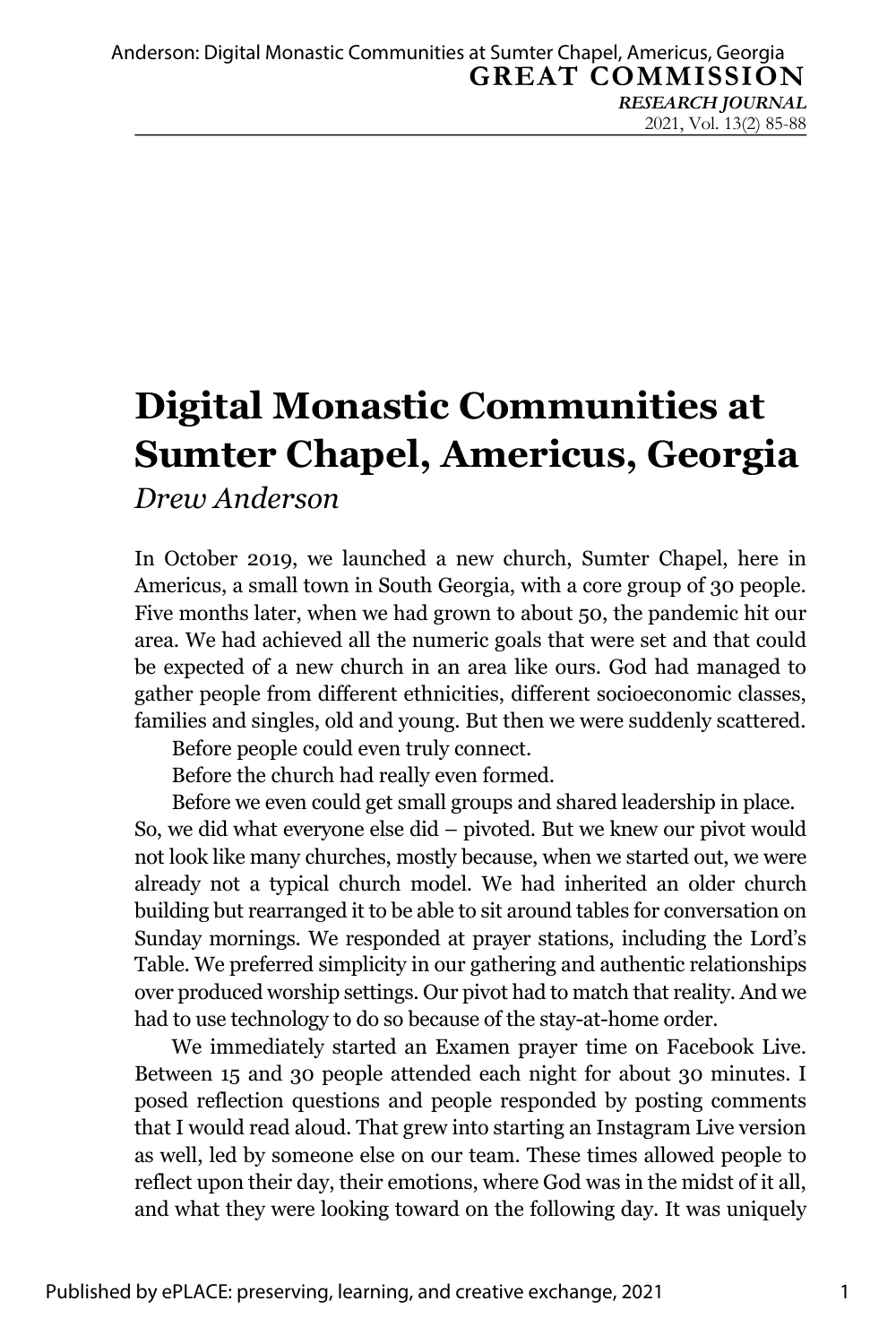powerful how connected we became.

Then we realized there could be more. This daily connection – the daily fellowship of the believers like we read about in Acts 2 could be accomplished via technology – if we simply leaned into it. We have since then been encouraging people to use any app they could to create these sorts of daily connections with one another – Facebook Messenger, WhatsApp, Marco Polo, Google Duo (soon we will be creating our own app). We quickly realized that the greatest hurdle for the church during this season was not how to offer an online weekly gathering, but to connect people on a daily basis to each other to share what God has been doing in their life.

This has become one of our main focuses in a way we never expected. Our desire is to maintain and create small "digital monastic communities" that meet both via technology and in-person. Presently we have started three of these communities with 8-25 members and hope to create another three this year. Because our culture is different than Rome in the 100s and 200s, it is not likely that we can completely recreate an Acts 2 experience; the ability to gather in-person every day in some way, especially for meals, would require communal living that would disrupt most people's lives. The only way to do that would be for people to move to a monastery or an intentional living community – but most would not be able to or want to do so. Even moving into the same neighborhood would not change the incompatibility of people's schedules and the difficulty of daily gatherings.

Therefore, we have been using technology to connect to one another in a consistent daily faith community – like a traditional monastic community. We then have weekly gatherings to physically connect with those same people. The leaders of our digital monastic communities all prefer smaller weekly gatherings, similar to Micro Churches or Missional Communities, over what people typically think of as church. We (the leaders of these communities) have started a network of these smaller gatherings during this year, one of the members of which is not connected to Sumter Chapel. So then, the people I see each week on Sunday at the church building, I also see or interact with every day on my phone. And then the third level of gathering we are creating is seasonal – based upon the Christian calendar and similar to the Jewish festivals. These will be times of larger gatherings for all the communities of the network which may be for celebrations, missional efforts, or other purposes. We will designate 3-4 times a year as the times that we bring together all those connected daily on the network's app and weekly in-person small groups in order to celebrate on a large scale what God is doing!

None of this was in the original vision God gave us.

None of it is a carbon copy of another ministry.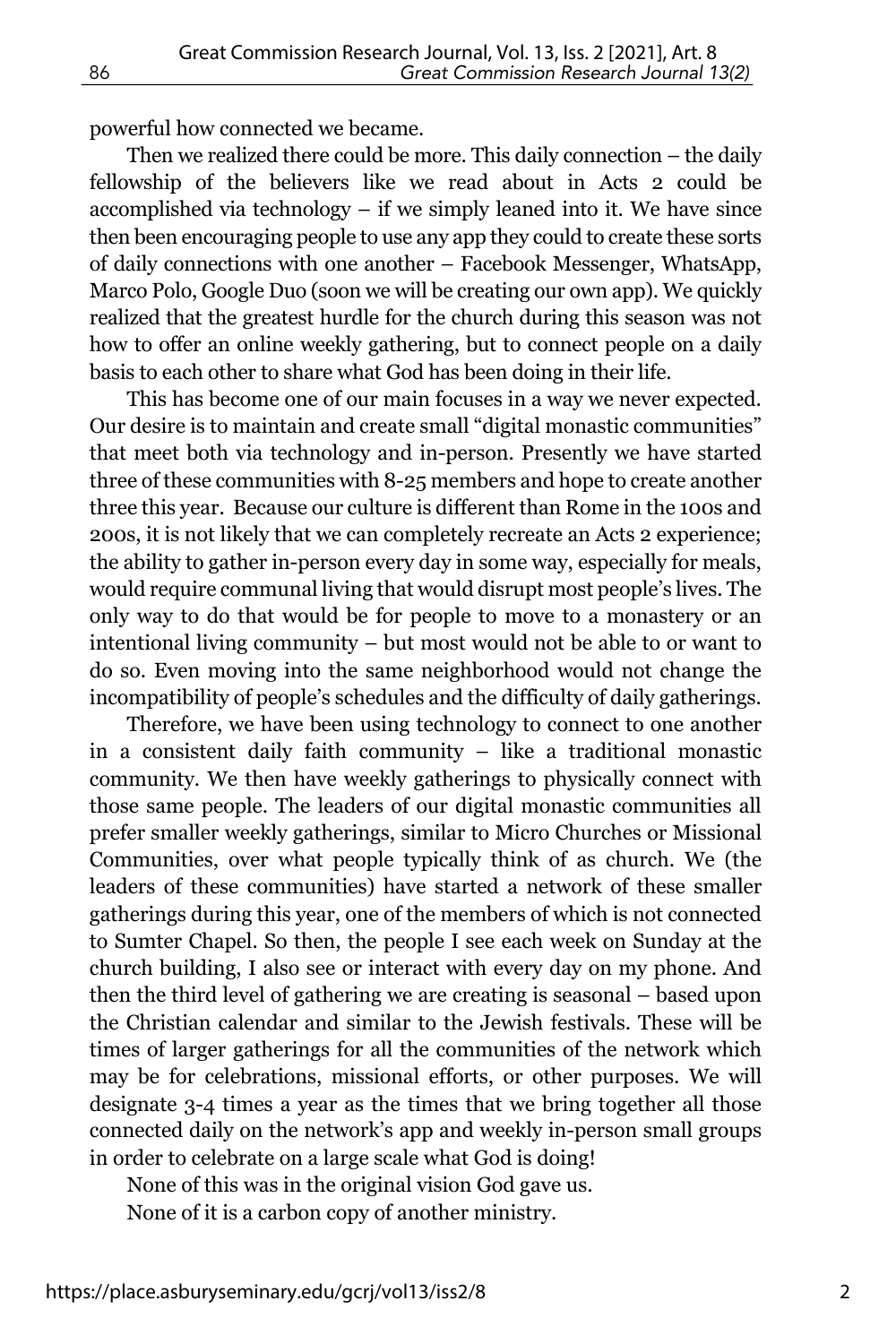We have simply navigated this season and watched the ways God was already at work speaking to people and working in people's lives. Then we reflected upon how that might not merely be a short-term solution to get through the pandemic but might actually be God shifting our church "just in time." And when I say, "just in time," it's because we were already seeing the ineffectiveness of the current models to meet the next generation where they are. Most of Generation Z are digital natives, meaning they "live" online just as much as they live in-person. The digital world and the physical world are connected to them. So why would the church not meet them there?

Initially the idea of a daily digital community came out of my own personal experience using the app Marco Polo with a few friends. At the beginning of the quarantine, one of them suggested the three of us use the app for a group video chat. Two of us had never used it, but one had. And so, we tried it.

What proceeded for the next eight months was the formation of deep friendships formed in the context of sharing about our relationships with God simply thru leaving video messages for each other each day (sometimes multiple times a day, sometimes going days in-between). But the consistency of that video chat relationship, based in our collective relationship with God, has been transformative. The depth of our friendship, but also the depth of our relationships with God has been amazing. And it also provided us a space to process what we were going through together, to share deeply what was going on in our lives, to discern the direction God has wanted us to go, and to pray for one another about important things.

The three of us had only known each other for a month and spent about four days together at a conference right before COVID hit. We did not expect that a daily video chat app would take a brand-new friendship and turn it into a discipleship group. And yet it did, and we had not even restarted the in-person meetings weekly, nor had we started the seasonal gatherings.

So, we are expectant that God can do the same thing in more of these communities, that he can take small groups of people and use daily interaction through digital means to create deep faith communities – like we typically see in monastic settings – but do it in people's lives as they continue living where and how they already are.

Digital monastic missionaries is what we envision: members of digital monastic communities who are living fully present as missionaries in their everyday life – with their families, in schools, workplaces, neighborhoods, and communities.

We believe this can provide a way forward for the church that goes